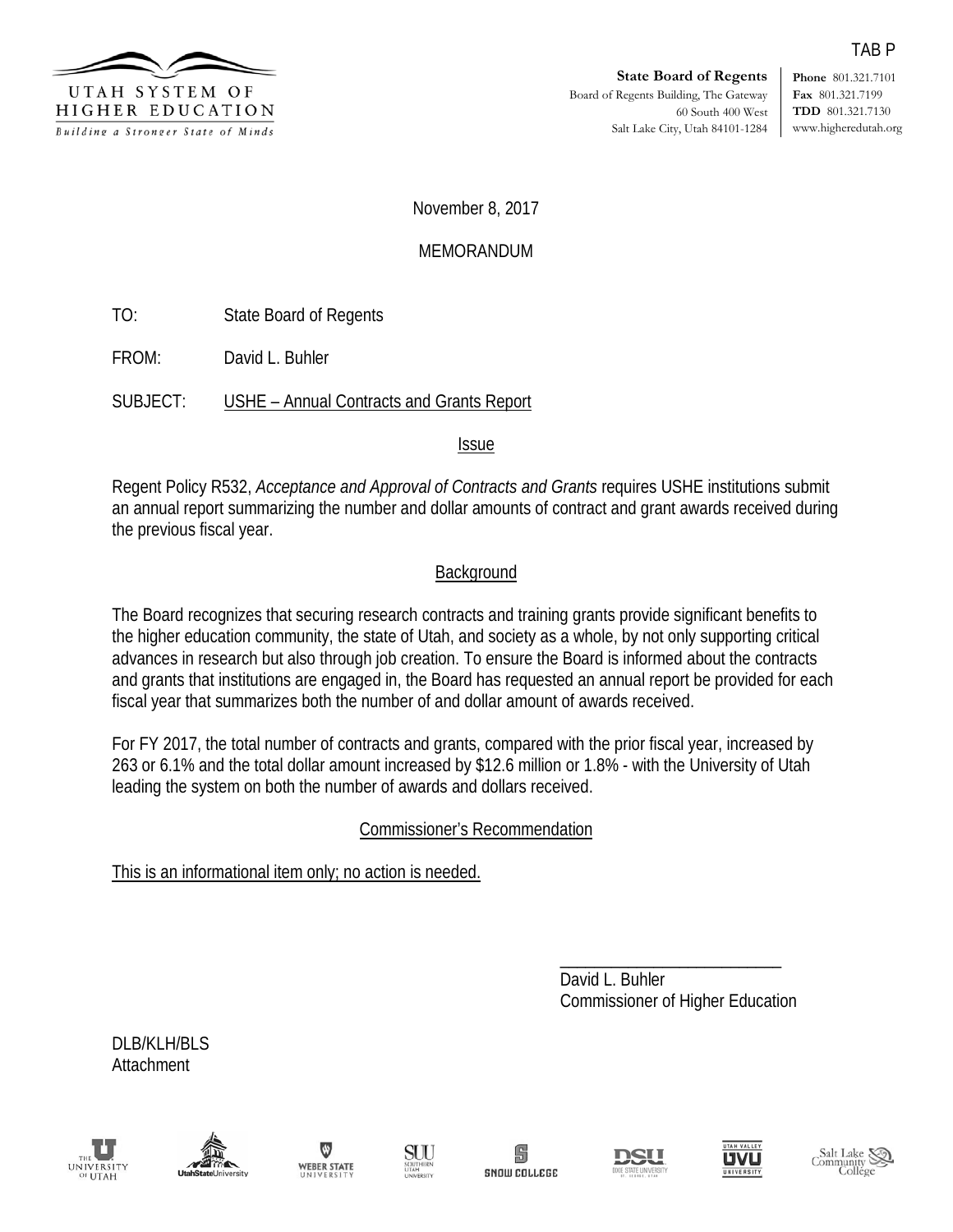| Utah System of Higher Education    |        |                  |                  |                 |          |          |  |  |  |  |
|------------------------------------|--------|------------------|------------------|-----------------|----------|----------|--|--|--|--|
| <b>Contracts and Grants Report</b> |        |                  |                  |                 |          |          |  |  |  |  |
|                                    |        | Fiscal Year 2016 | Fiscal Year 2017 |                 | % Change |          |  |  |  |  |
| Institution                        | No.    | Total \$ Amount  | No.              | Total \$ Amount | No.      | Amount   |  |  |  |  |
| University of Utah                 |        |                  |                  |                 |          |          |  |  |  |  |
| Research                           | 1,573  | \$313,735,069    | 1,739            | \$329,949,041   | 10.6%    | 5.2%     |  |  |  |  |
| Instruction                        | 198    | 33,703,560       | 232              | 30,391,998      | 17.2%    | $-9.8%$  |  |  |  |  |
| Clinical                           | 263    | 52,598,072       | 293              | 46,260,991      | 11.4%    | $-12.0%$ |  |  |  |  |
| Other                              | 509    | 38,464,222       | 492              | 52,520,218      | $-3.3%$  | 36.5%    |  |  |  |  |
| <b>TOTAL Utah</b>                  | 2,543  | \$438,500,923    | 2,756            | \$459,122,248   | 8.4%     | 4.7%     |  |  |  |  |
|                                    |        |                  |                  |                 |          |          |  |  |  |  |
| <b>Utah State University</b>       |        |                  |                  |                 |          |          |  |  |  |  |
| Research                           | 1,015  | \$155,922,661    | 989              | \$148,504,820   | $-2.6%$  | $-4.8%$  |  |  |  |  |
| Instruction                        | 48     | 5,552,090        | 49               | 9,180,702       | 2.1%     | 65.4%    |  |  |  |  |
| Clinical                           |        |                  |                  |                 |          |          |  |  |  |  |
| Other                              | 359    | 36,646,544       | 378              | 35,187,654      | 5.3%     | $-4.0%$  |  |  |  |  |
| <b>TOTAL USU</b>                   | 1,422  | \$198,121,295    | 1,416            | \$192,873,176   | $-0.4%$  | $-2.6%$  |  |  |  |  |
|                                    |        |                  |                  |                 |          |          |  |  |  |  |
| <b>Weber State University</b>      |        |                  |                  |                 |          |          |  |  |  |  |
| Research                           | 28     | \$1,860,631      | 33               | \$1,960,640     | 17.9%    | 5.4%     |  |  |  |  |
| Instruction                        | 17     | 3,846,670        | 14               | 3,723,825       | $-17.6%$ | $-3.2%$  |  |  |  |  |
| Clinical                           |        |                  |                  |                 |          |          |  |  |  |  |
| Other                              | 66     | 11,043,323       | 76               | 11,045,702      | 15.2%    | 0.0%     |  |  |  |  |
| <b>TOTAL WSU</b>                   | 111    | \$16,750,624     | 123              | \$16,730,167    | 10.8%    | $-0.1%$  |  |  |  |  |
|                                    |        |                  |                  |                 |          |          |  |  |  |  |
| Southern Utah University           |        |                  |                  |                 |          |          |  |  |  |  |
| Research                           | $10\,$ | \$90,123         | 5                | \$87,822        | $-50.0%$ | $-2.6%$  |  |  |  |  |
| Instruction                        | 7      | 195,205          | 4                | 151,189         | $-42.9%$ | $-22.5%$ |  |  |  |  |
| Clinical                           |        |                  |                  |                 |          |          |  |  |  |  |
| Other                              | 79     | 8,518,052        | 100              | 9,420,288       | 26.6%    | 10.6%    |  |  |  |  |
| <b>TOTAL SUU</b>                   | 96     | \$8,803,380      | 109              | \$9,659,299     | 13.5%    | 9.7%     |  |  |  |  |
|                                    |        |                  |                  |                 |          |          |  |  |  |  |
| <b>Snow College</b>                |        |                  |                  |                 |          |          |  |  |  |  |
| Research                           | 1      | \$113,991        | 2                | \$30,463        | 100.0%   | $-73.3%$ |  |  |  |  |
| Instruction                        | 11     | 2,575,037        | 20               | 1,284,167       | 81.8%    | $-50.1%$ |  |  |  |  |
| Clinical                           |        |                  |                  |                 |          |          |  |  |  |  |
| Other                              | 8      | 163,900          | 11               | 593,612         | 37.5%    | 262.2%   |  |  |  |  |
| <b>TOTAL Snow</b>                  | 20     | \$2,852,928      | 33               | \$1,908,242     | 65.0%    | $-33.1%$ |  |  |  |  |